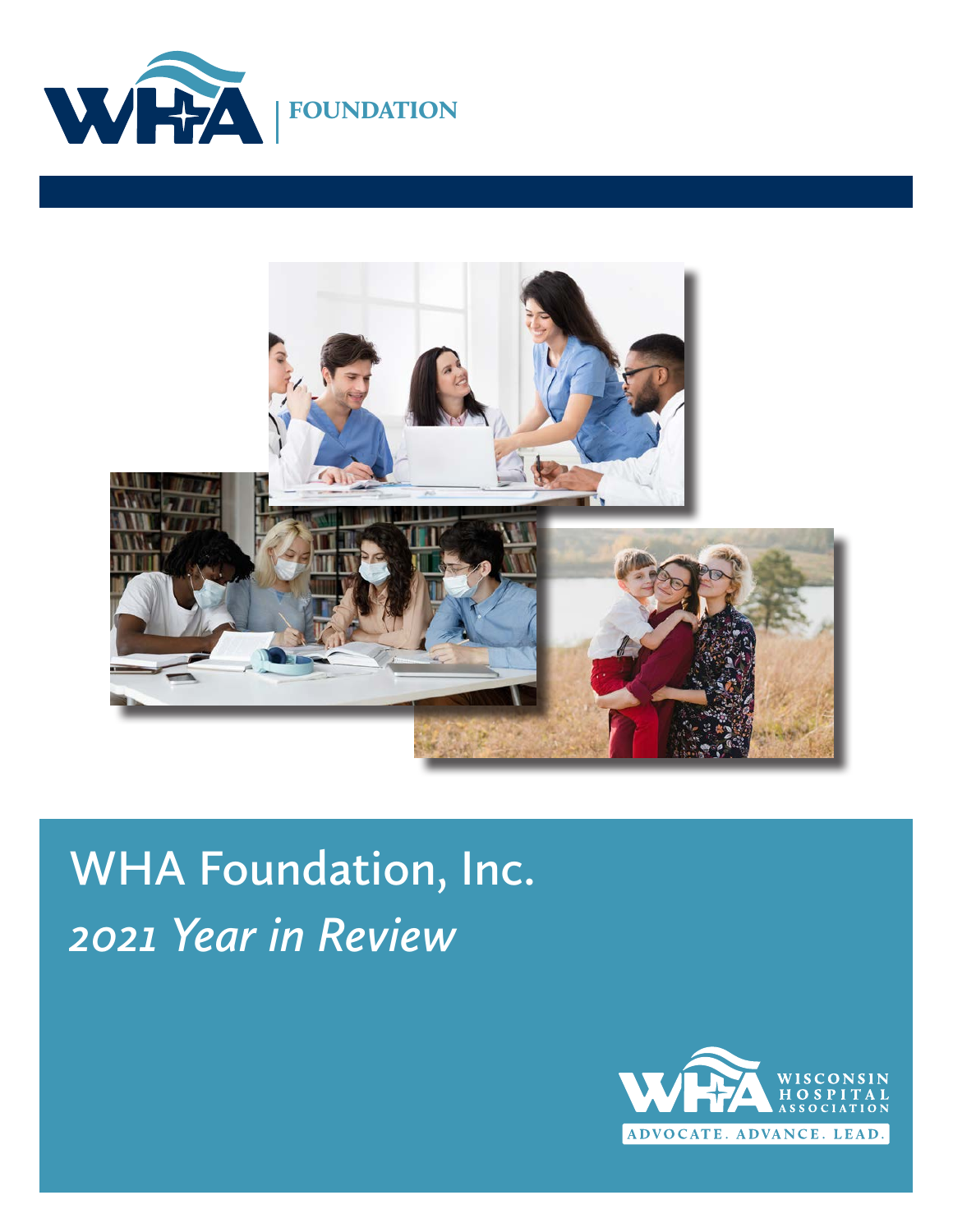### *A Letter from the Executive Director*

I started 2021 off with hopes that daily life would again start to look "normal." While the year might not have turned out exactly how I envisioned it, there were many positive experiences to celebrate. The work of the WHA Foundation provided an ample amount these experiences, as its mission and vision were once again realized through the programming and funding it provided. I am proud to share with you the *WHA Foundation 2021 Year in Review Report*, which highlights this important work and the people that it directly impacted.



Through our continued partnership, in 2022 and beyond, the WHA Foundation will serve as a constant light of promise for a healthier and happier Wisconsin. If you have not yet participated in the work of the WHA Foundation, please feel free to reach out to me and I would be happy to talk to you about the best way for you to become a *Friend of the Foundation*.

Leigh Ann S. Larson

Executive Director of the WHA Foundation [llarson@wha.org](mailto:llarson@wha.org)

#### **2021 Board of Trustees**

Thank you to the 2021 WHA **Foundation Board of Trustees** for their dedication, commitment, collegiality and time.

- **• Jeff Euclide (Chair),** Chief Administrative Officer, Marshfield Medical Center, Ladysmith
- **• Jan Bauman,** Chief Nursing Officer, Divine Savior Healthcare, Portage
- **• Eric Borgerding**, President/CEO, Wisconsin Hospital Association (WHA)
- **• Jenny Derks**, Chief Administrative Officer, Ascension Calumet Hospital, Chilton
- **• Kristie McCoic**, Chief Administrative Officer, Gundersen St. Joseph's Hospital & Clinics, Hillsboro
- **• Joni Olson**, Chief Executive Officer, Gundersen Tri County Hospital & Clinics, Whitehall
- **• Bruce Roesler**, Chief Executive Officer, The Richland Hospital, Richland Center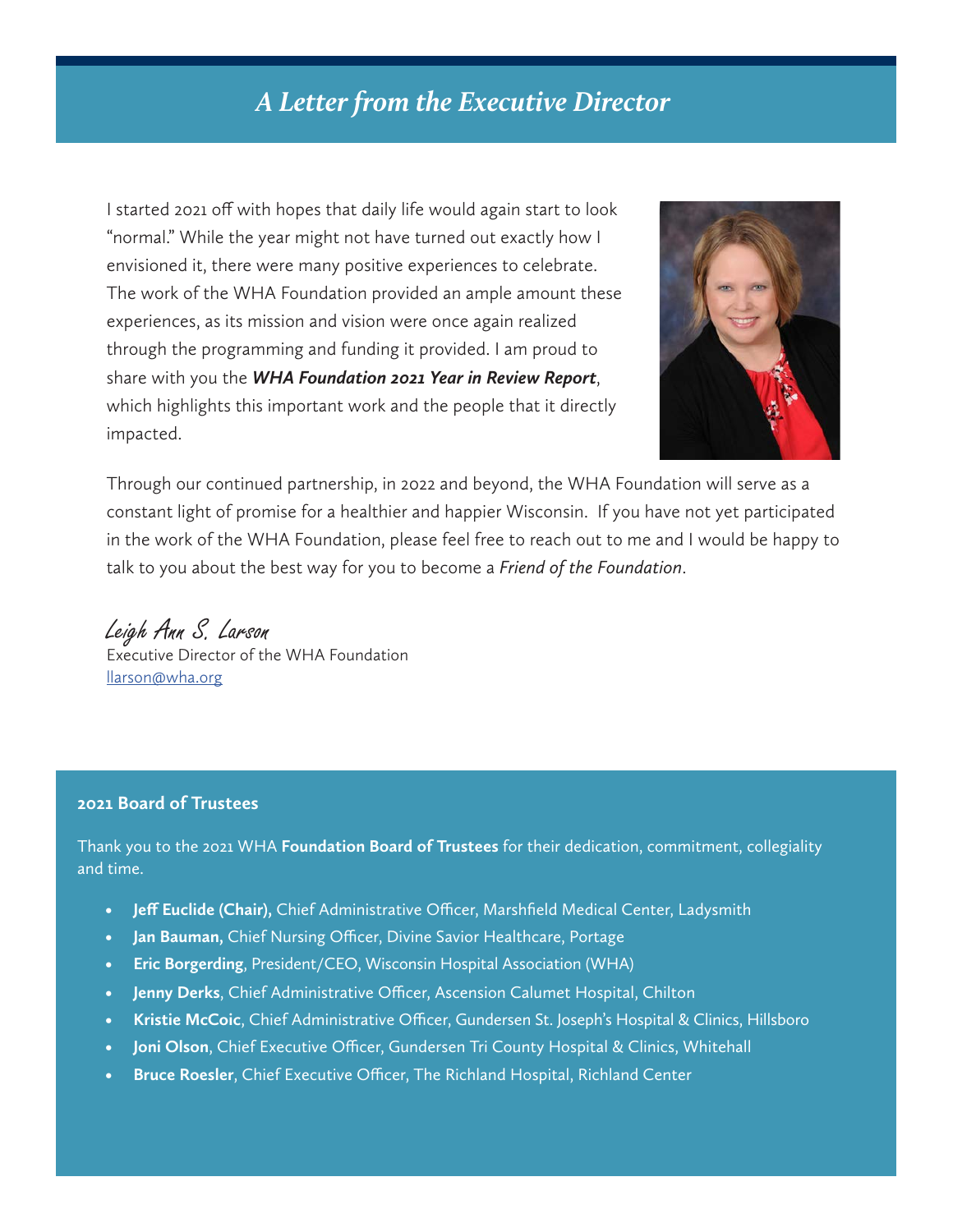### The Focus of the WHA Foundation

Formed in 1968, the WHA Foundation, Inc. serves to support educational, research and charitable programs of the Wisconsin Hospital Association and its members.

Today, the Foundation focuses its grant-making priorities on initiatives that have a statewide impact on health care in Wisconsin.



### **WHA Foundation Funding Programs**

#### **1. Health Care Quality and Safety Initiatives**

The Foundation has supported a variety of quality and safety initiatives for more than 10 years, starting with the funding to develop, launch and upgrade [CheckPoint](https://checkpoint.wha.org/?state=wi), the first public website to provide consumers with clinical quality measures and error prevention practices for all hospitals in Wisconsin. Since 2016, the Foundation has provided funding for highfidelity simulation training to more than 60 hospital teams, focusing training in areas of sepsis/septic shock, high-risk OB scenarios, and stroke.

#### **2. Health Care Workforce Development**

Addressing the workforce needs of Wisconsin health care providers has been a focus of the Foundation over the past decade. The Foundation supports the annual Foundation Scholarship Program, providing two annual scholarships to each of the 16 technical colleges in Wisconsin. The unique twist is the scholarship covers expenses incurred in the student's final semester, to assist and encourage students to make that one final push toward graduation and a career in health care. Since its inception in 2003, more than 400 scholarships have been awarded, worth more than \$500,000.

#### **3. Collaborative Community Health Initiatives**

The WHA Foundation supports community health initiatives created in partnership with WHA members through its annual Global Vision Community Partnership Award. This award was established in 1993 with the intention of providing recognition and financial support to innovative and collaborative initiatives that meet a community's health needs. A total of 49 Global Vision Awards have been presented since its inception, and the award includes a \$2,500 unrestricted grant for each winning initiative.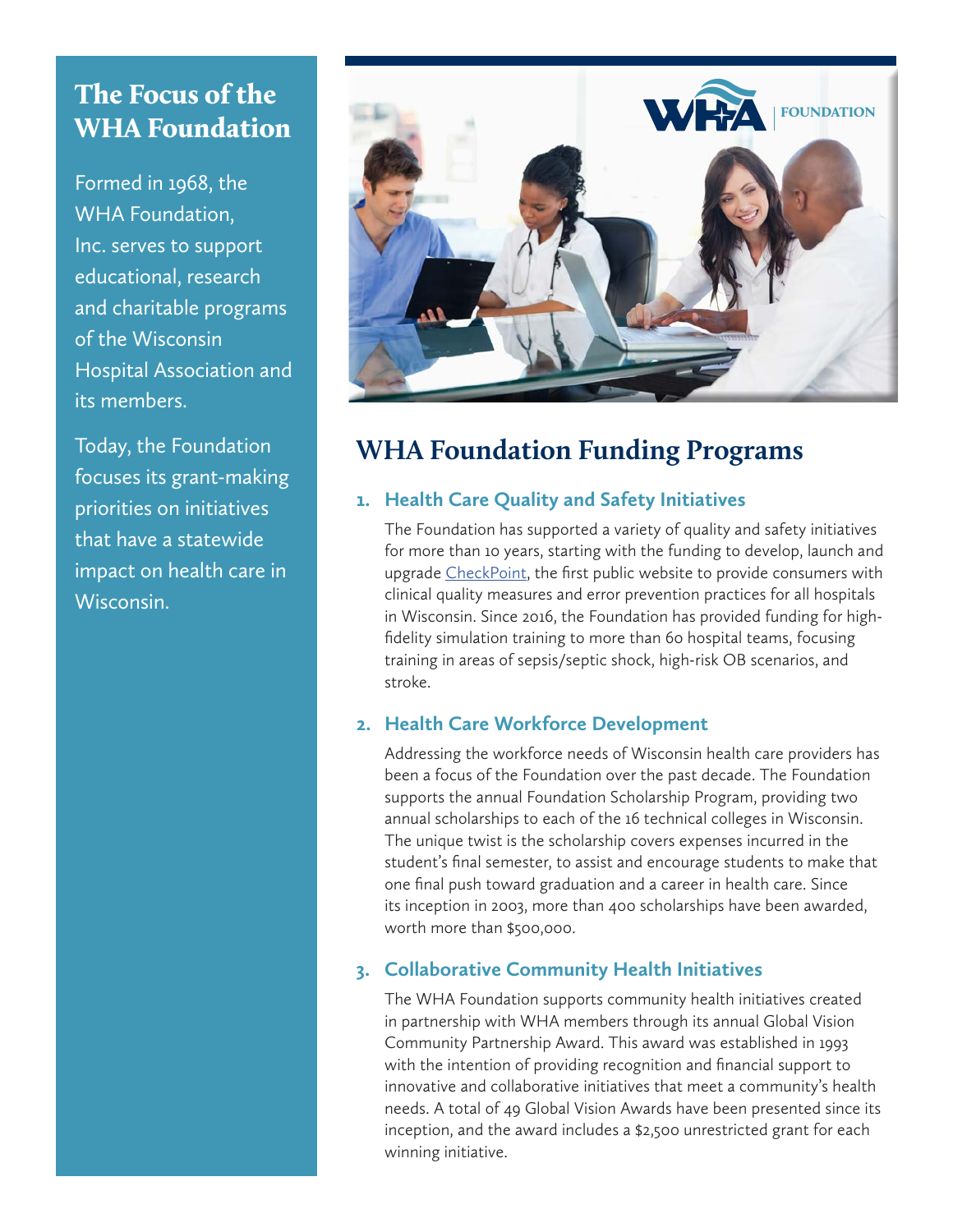### **Clinical Simulation Lab Scholarships**

#### **Health Care Quality and Safety Initiatives**

The WHA Foundation again partnered with organizations to offer high-fidelity clinical simulation labs to hospital teams throughout Wisconsin. These labs include:

- Gundersen Health System Integrated Center for Education, La Crosse
- Center for Healthcare Education and Simulation, Madison

Each scholarship has a monetary value of \$1,500.

The applications were reviewed against a set of criteria, including the hospital teams' objectives for incorporating clinical simulation training into their multidisciplinary team. Applicants indicated their interest in either stroke, high-risk OB delivery or sepsis/stroke labs.

Nine scholarships were awarded in 2021. For issues related to travel restrictions, as well as concern for staff health and safety, only four of these scholarships were used.



*Images were taken at the Gundersen Health System Integrated Center for Education in La Crosse, WI.* 

#### **WHA Foundation Provides Sponsorship to United Way for participation in UW Center for Professional and Executive Development -** *Manager Boot Camp*

Through the generous donation of WHA Corporate Member, UW Center for Professional and Executive Development (CPED), the WHA Foundation provided sponsorship for a Untied Way of Dane County employee to attend the UW CPED *Manager Boot Camp* training program. This multi-day educational program provides participants with information on how to be an effective leader by learning the processes and principles that characterize excellence in people management. The WHA Foundation was proud to continue its mission of providing educational opportunities through this unique experience.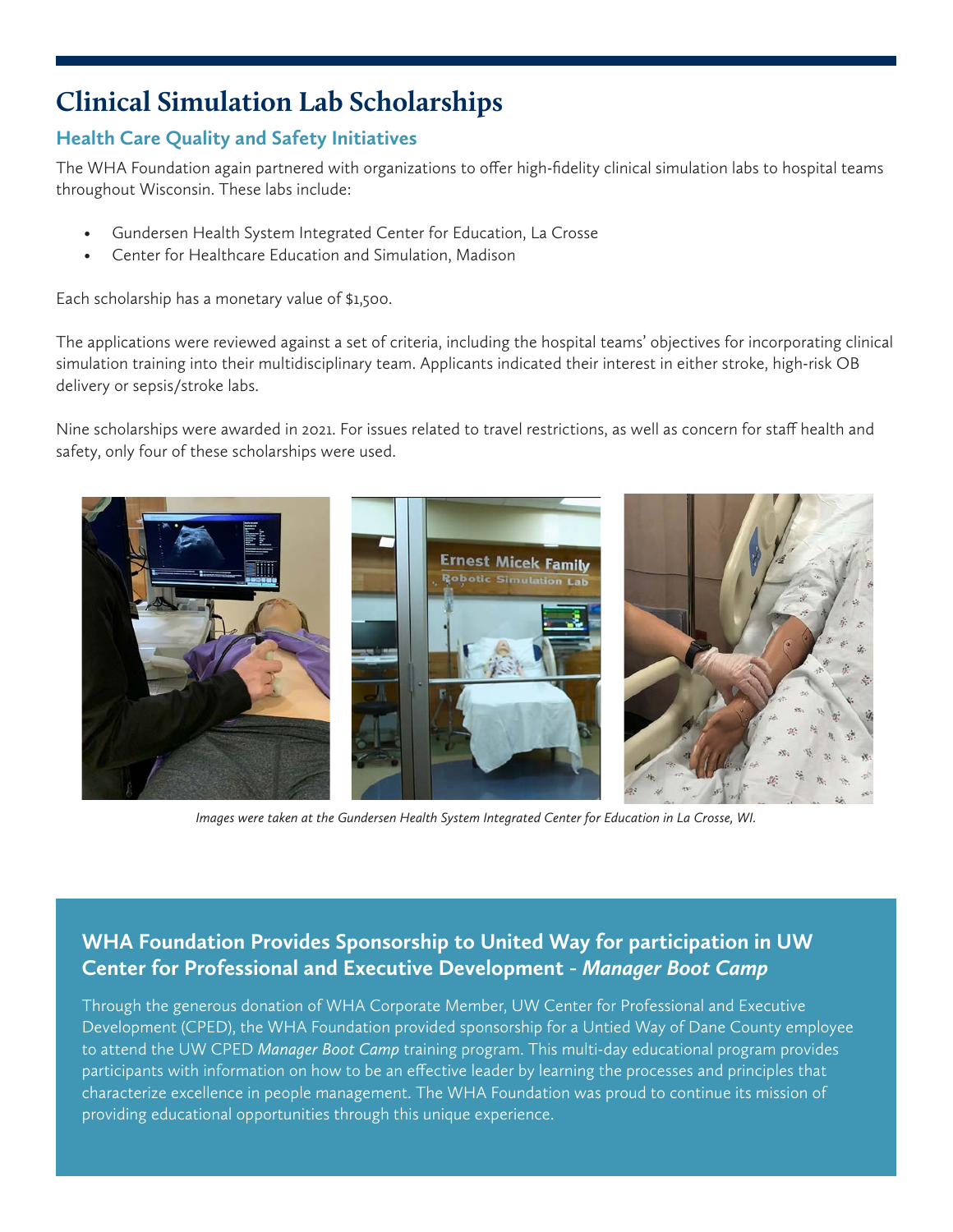### **Technical School Scholarships**

#### **Health Care Workforce Development**

Thirty-two (32) scholarships were made available to the 16 technical schools in the state of Wisconsin for the 2020/2021 school year. Each scholarship has a monetary value of up to \$2,000. These scholarships, intended for the final semester of school, are provided for students graduating in health-related fields. These fields include:

- AODA
- Anesthesia Technology
- Biotechnical Lab Technician
- Cancer Information Management
- Cardiovascular Technology
- Clinical Lab Technician
- Clinical Research Coordinator
- Dental Hygienist
- Diagnostic Medical Sonography
- Dietetic Technician
- Echocardiography
- EMT/Paramedic
- **Gerontology**
- Health Care Business Services
- Health Information Technology
- Health Care Services Management
- Medical Lab Technician
- Midwife
- Nursing
- Occupational Therapy Assistant
- Pharmacy Services Management
- Physical Therapy Assistant
- Radiography
- Respiratory Therapist
- Surgical Technology
- Wellness and Health Promotion

At the time of this report's printing, 10 scholarships have been awarded for a total of \$18,074 dollars disbursed. Technical schools have until June of 2022 to submit documentation for scholarships.



*"Currently, I am in my final year of the Physical Therapy Assistant (PTA) program at Northeast Wisconsin Technical College (NWTC). My goal after graduation is to be specialized in the* 

*geriatric population and aid them in staying active. By awarding me the WHA Foundation scholarship, you have lightened my financial burden and allowed me to focus on my education. Thank you!"*



*"I want to sincerely thank you for the scholarship that you have given me. This will allow me to finish my last semester of schooling and progress onto my career as a physical* 

*therapist assistant. It takes away a lot of the stress that comes with having to pay for school while being in school."*

*Anna Schaal NWTC Student*

*Kaonue Lee NWTC Student*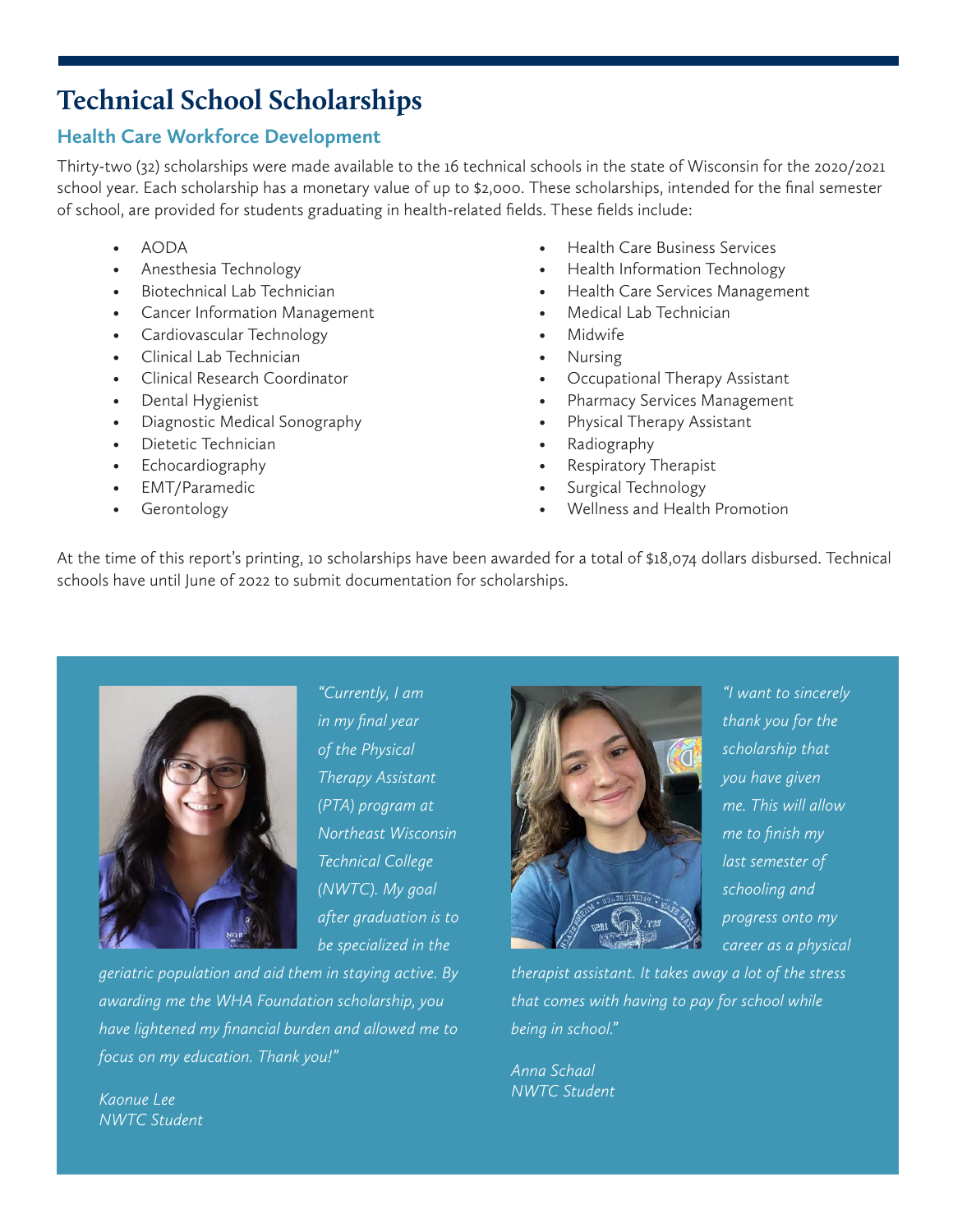### **Global Vision Community Partnership Award**

#### **Collaborative Community Health Initiatives**

The WHA Foundation awarded three Global Vision Community Partnership Awards in 2021. The purpose of the award is to recognize and reward community partnership projects that work with a WHA member hospital(s) to meet an identified community health need in an innovative or creative manner.

#### **Community Health Asthma Management Program Children's Wisconsin, Milwaukee**

Children's Community Health Asthma Management Program (CHAMP) was established over five years ago to improve uncontrolled asthma in children. CHAMP aims to reduce the frequency of asthmas complications and the associated number of missed school or work days, as well as decrease asthma-related emergency department utilization and hospitalization. CHAMP serves families in Milwaukee County with an emphasis on reaching people who are socioeconomically disadvantaged and those burdened by health disparities, including people of color. Referrals are received both from Children's Wisconsin's clinical areas as well as community partners.

#### **Maternal Health Social Systems Initiative**

#### **Ascension Wisconsin St. Joseph, Glendale**

The Maternal Health Social Systems Initiative was launched to identify broken social systems and develop solutions as a pathway to improve maternal and infant health outcomes. The program connects pregnant women and recent mothers with social services and care they need to support good health outcomes for themselves and their babies. The maternal health team identified perinatal visit care as a key determinant in maternal morbidity and infant mortality. Early and adequate prenatal care promotes healthy pregnancies through screening and management of a woman's risk factors and health conditions while encouraging healthy behaviors during pregnancy.

#### **Lakeshore Regional Child Advocacy Center**

#### **Aurora Medical Center Sheboygan County, Kohler**

Aurora Medical Center Sheboygan County's (AMCSC) Nurse Examiners Program (SANE) partnered with Lakeshore Regional Child Advocacy Center (LRCAC) in 2015 to provide children and families the protection and support needed to navigate tough situations brought on by sexual violence. AMCSC and LRCAC partner to provide community trainings on how to care for and work with victims of crime using trauma-informed care. This includes Sexual Assault Response Team training for law enforcement, abuse training, and Department of Justice Sexual Assault Nurse Examiner training, in addition to providing other areas of support.

Award winners each received a plaque of recognition and \$2,500 to continue to fulfill the mission and activities of these valuable programs. WHA Foundation Inc. thanks all nominations submitted for the Global Vision Community Partnership Award.



*Award presentation to Aurora Medical Center Sheboygan County Award presentation to Ascension Wisconsin St. Joseph*

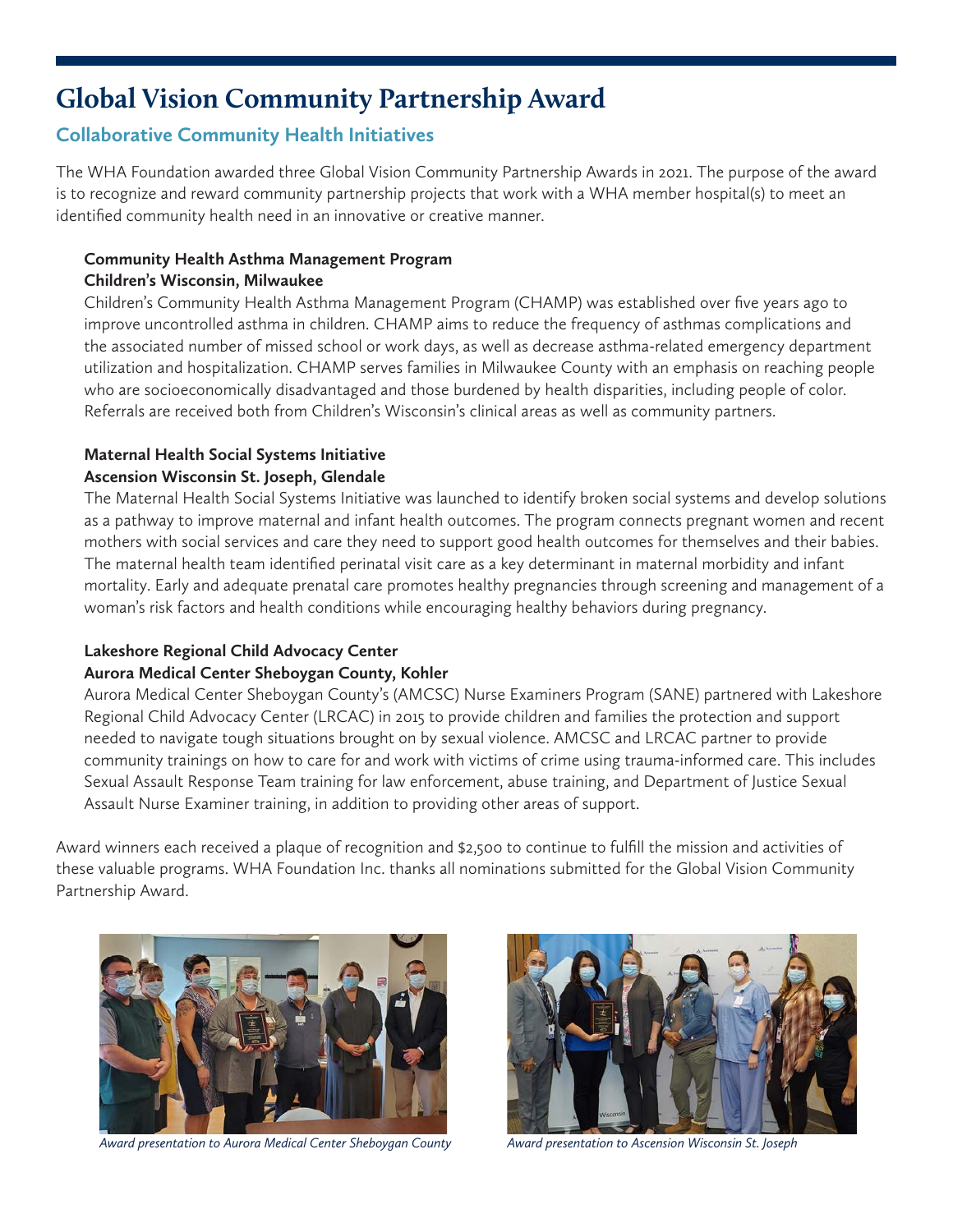## **WHA Foundation: 2022 Look Forward**

The WHA Foundation will continue to support **Health Care Quality and Safety Initiatives**, **Health Care Workforce Development**, and **Collaborative Community Health Initiatives**. As our hospitals and communities continue to transition through the COVID-19 pandemic, it is our hope that these programming opportunities will provide support in the most meaningful way possible.

We are proud to share with you the Board of Trustees for 2022.

#### **2022 WHA Foundation Board of Trustees**



**Jeff Euclide (Chair)**, Chief Administrative Officer, Marshfield Medical Center, Ladysmith



**Jan Bauman**, Chief Nursing Officer, Divine Savior Healthcare, Portage



**Eric Borgerding**, President and CEO, Wisconsin Hospital Association (WHA)



**Jenny Derks**, Chief Administrative Officer, Ascension Calumet Hospital, Chilton



**Kristie McCoic**, Chief Executive Officer, Gundersen St. Joseph's Hospital & Clinics, Hillsboro



**Joni Olson**, Chief Executive Officer, Gundersen Tri County Hospital & Clinics, Whitehall



**Bruce Roesler**, Chief Executive Officer, The Richland Hospital, Inc., Richland Center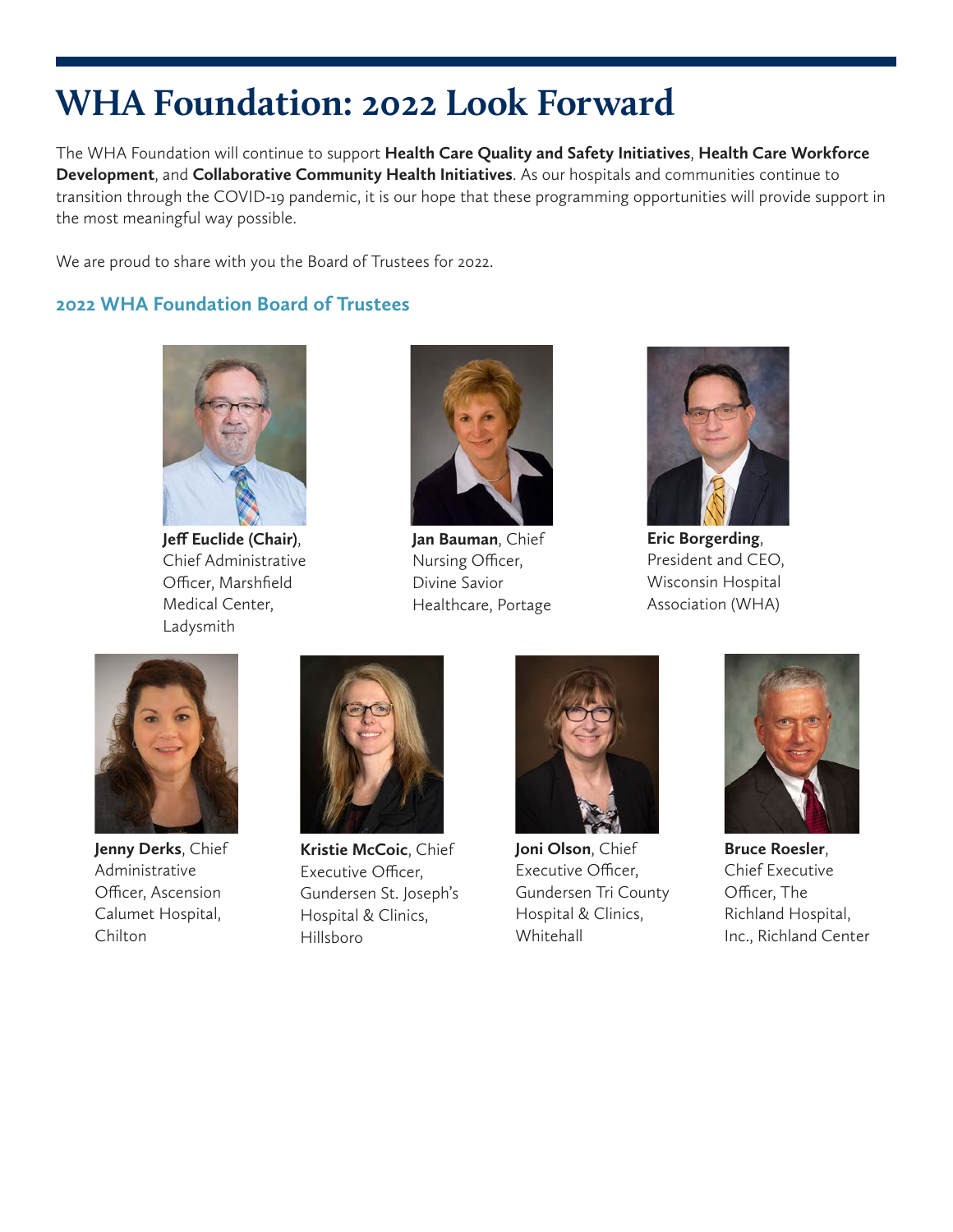#### **Friend of the Foundation**

#### **What does it mean to be a** *Friend of the Foundation***?**

Being a *Friend of the Foundatio*n means that you support the mission and efforts of the WHA Foundation. Your support ensures the continuation of the programming the WHA Foundation currently is involved with, as well as possible future impacts that can be made in Wisconsin communities.

#### **We thank our newest** *Friend of the Foundation:*

#### **Wisconsin Hospital Association Information Center**



Please see the "Friend of the Foundation Annual Giving Levels" for more details.



WHA Foundation, Inc. PO Box 259038 Madison, WI 53725-9038 608-274-1820 | www.wha.org

03/2022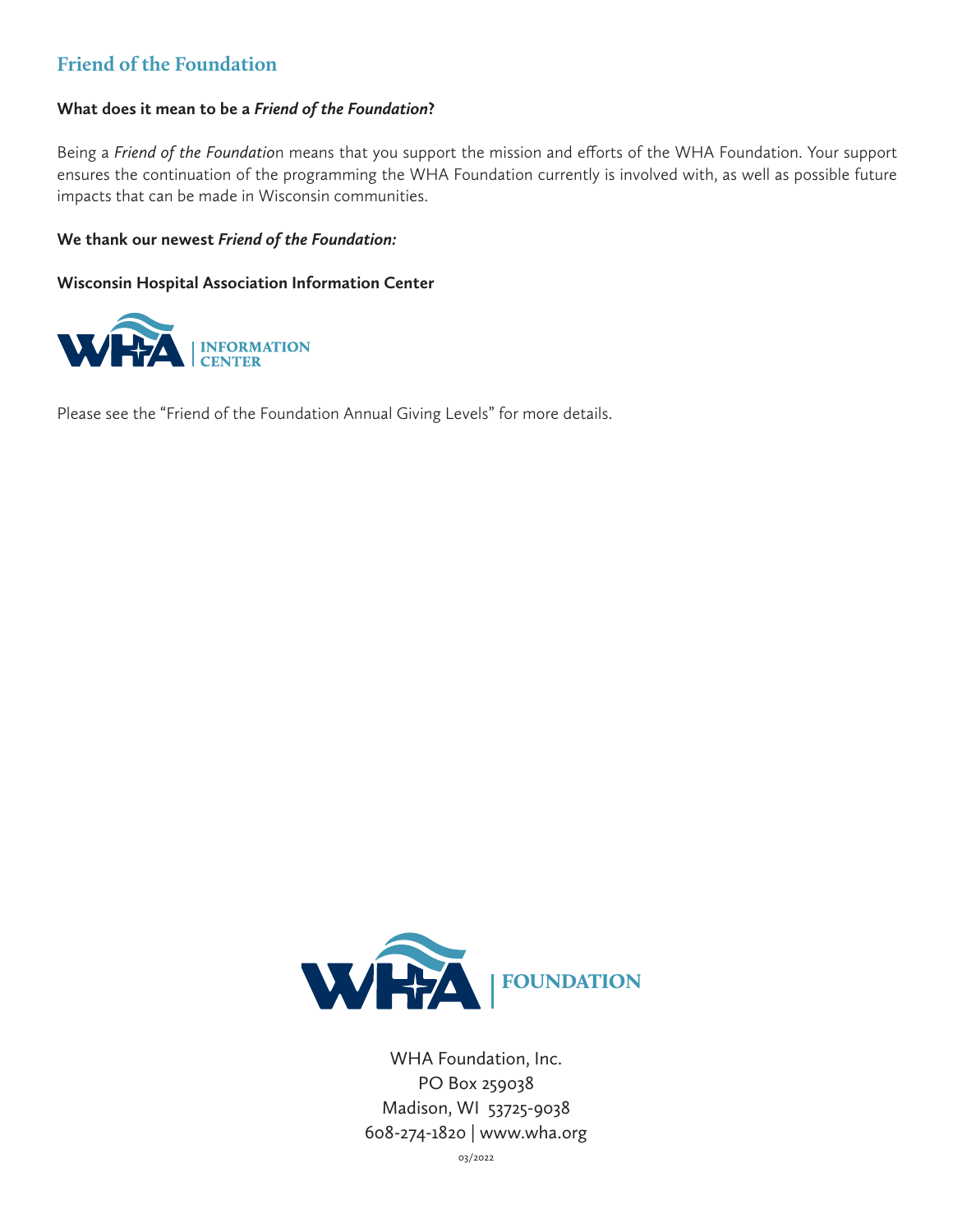### "Friend of the Foundation" Annual Giving Levels



You can make a positive impact on Wisconsin health care! Contribute at one of the giving levels below and become a "*Friend of the Foundation*." Your support ensures the WHA Foundation can continue its current funding programs, as well as possible future initiatives that can benefit Wisconsin communities.

#### **\$1,000 Sponsor**

- Company/individual name recognition on WHA Foundation website
- Company/individual name recognition on WHA Foundation signage at events, including at WHA's Advocacy Day, the Wisconsin Rural Health Conference, and WHA's Physician Leadership Development Conference
- Two (2) complimentary enrollments in a WHA-sponsored webinar

#### **\$2,500 Sponsor**

- Company logo/individual name recognition on WHA Foundation website
- Company logo/individual name recognition on WHA Foundation signage at events, including at WHA's Advocacy Day, WHA's Rural Health Conference, and WHA's Physician Leaders Conference
- Two (2) complimentary enrollments in a WHA-sponsored webinar
- Sponsorship recognition of one (1) WHA event or webinar

#### **\$4,000 Sponsor**

- Company logo/individual name recognition on WHA Foundation website
- Company logo/individual name recognition on WHA Foundation signage at events, including at WHA's Advocacy Day, WHA's Rural Health Conference, and WHA's Physician Leaders Conference
- Two (2) complimentary enrollments in a WHA-sponsored webinar
- Sponsorship recognition of two (2) WHA events or webinars
- WHA Foundation Technical School Scholarship naming rights for two (2) scholarships awarded to one (1) Wisconsin technical college during the academic year

The WHA Foundation is a non-profit, 501(c)3 organization. Contributions are tax-deductible.